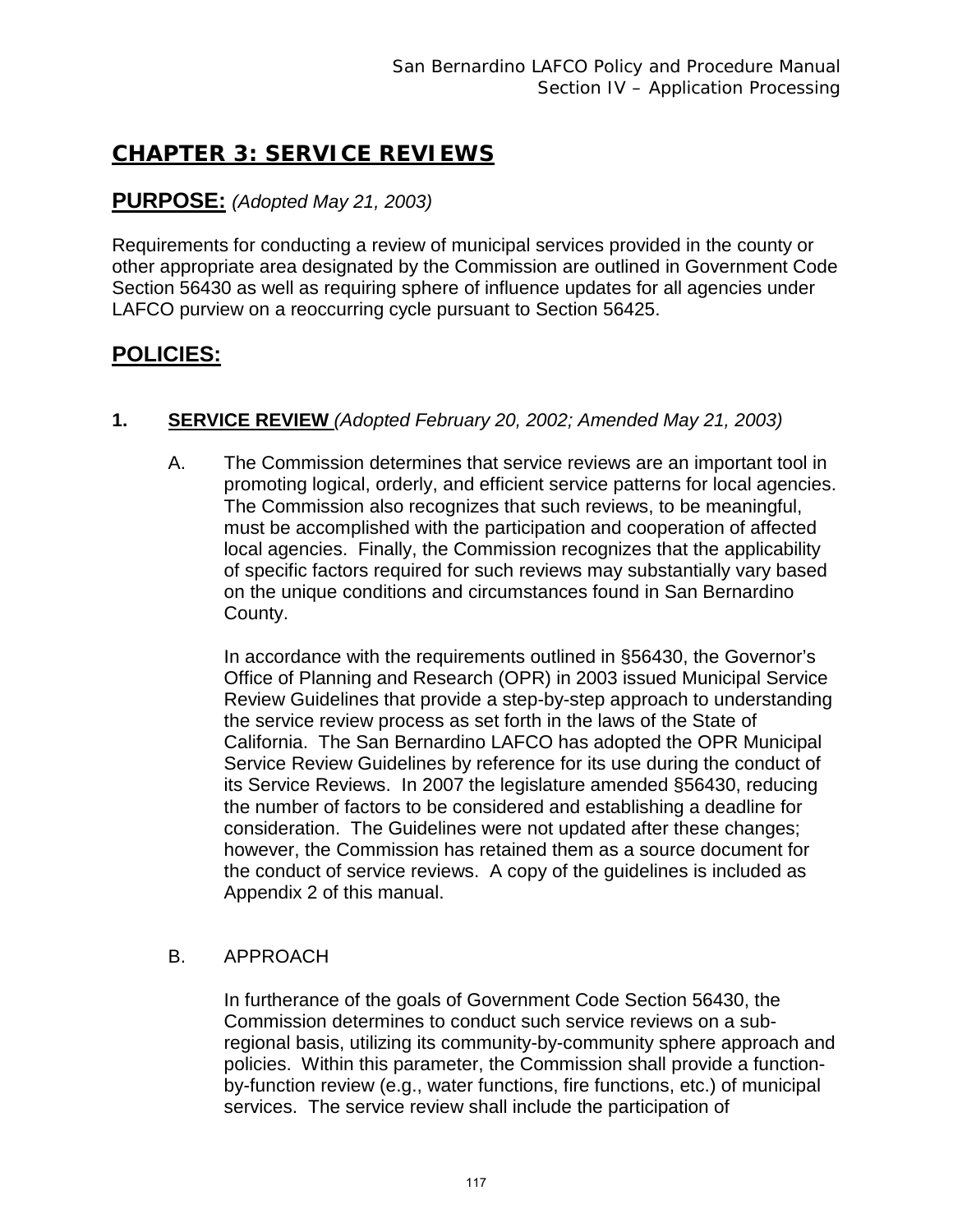management staff and/or board members responsible for delivering such services.

#### C. RESPONSES TO STATUTORY FINDINGS

The Commission recognizes that Section 56430 requires written responses to specific determinations in the conduct of service reviews. The Commission also recognizes, however, that some or all of the factors listed may not be applicable to specific reviews. Based on discussions, testimony, and appropriate other input from affected agencies and interested parties, the Commission finds that its statutory obligation for written findings will be fulfilled by indicating that, "No substantive issues relative to this factor were identified" when appropriate. *For further clarification see Policy #14 in the general Application Processing Section related to Disadvantaged Unincorporated Communities.*

#### PROCEDURES:

It is the Commission's position that service reviews must be conducted, whenever possible, through a participative and cooperative approach with affected agencies. As the Commission begins to undertake its sphere review/service review responsibilities, the first step shall be to convene a meeting with managers/board members of affected agencies.

Through those discussions, specific service review factors can be identified for further review, and some review factors might be set aside as not requiring further study. Where disagreements among agencies or LAFCO staff might exist as to the applicability of a specific factor, the matter will be brought back to the Commission for a public hearing and decision.

Should a sphere of influence update/study be conducted in conjunction with a service review, the Commission determines that it shall incorporate its findings related to the service reviews within the staff report prepared for the required sphere of influence update/study. This streamlines the process and provides for a more efficient Commission hearing schedule. The Commission will then incorporate its sphere of influence review/update and service review determinations within one resolution.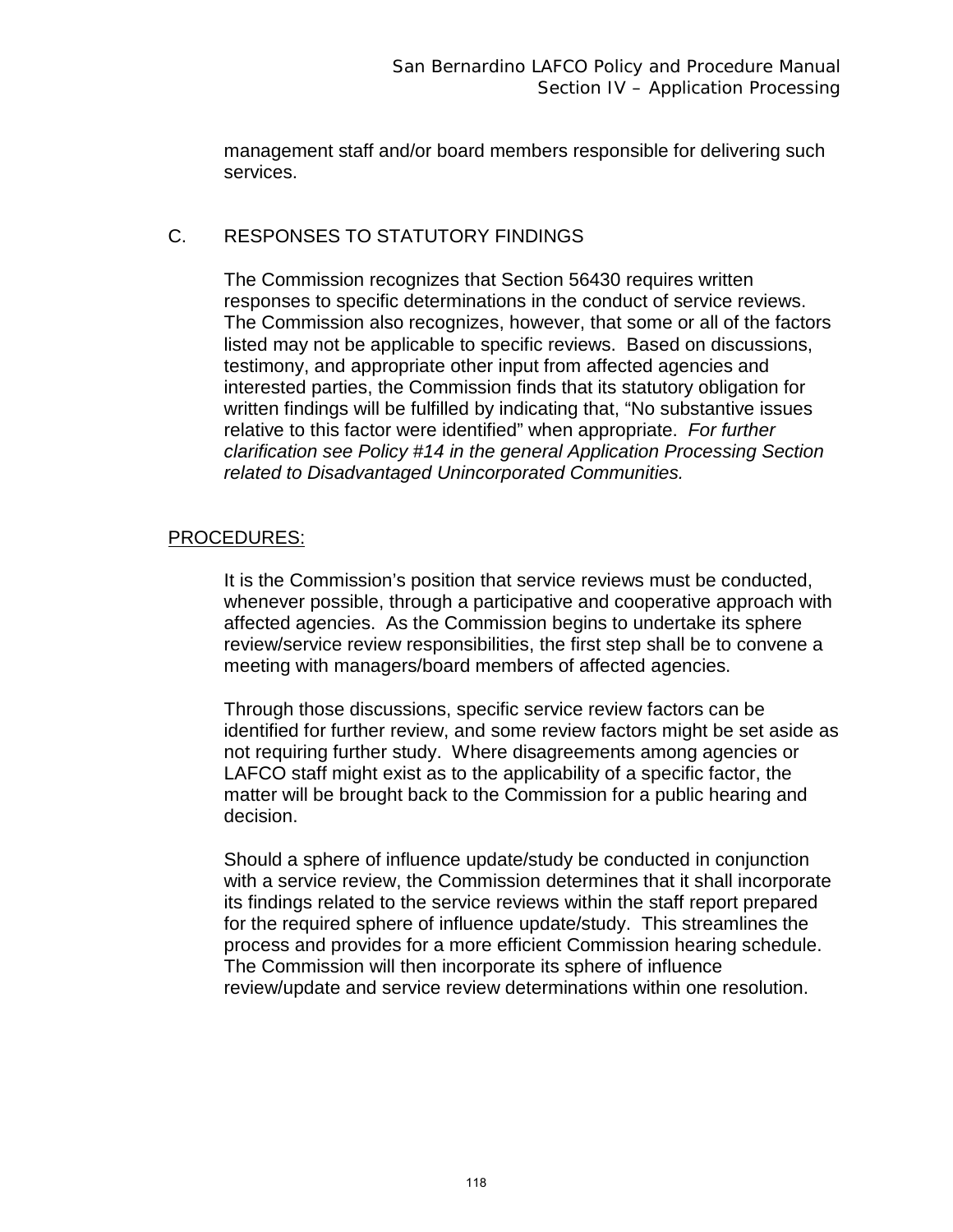#### **2. SERVICE REVIEW REQUIREMENT FOR SPHERE OF INFLUENCE AMENDMENTS** (*Adopted February 20, 2002; Amended May 21, 2003)*

- A. An amendment to a retail water district sphere of influence will require a service review if both the following are met:
	- (1) The area is currently outside the sphere of influence of the appropriate wholesale purveyor.
	- (2) Objection is received from any agency that provides water service and whose Sphere of Influence underlies or is adjacent to the subject territory.
- B. Notwithstanding the foregoing, the Commission reserves the discretion to conduct a service review when it deems appropriate based upon unique conditions and circumstances.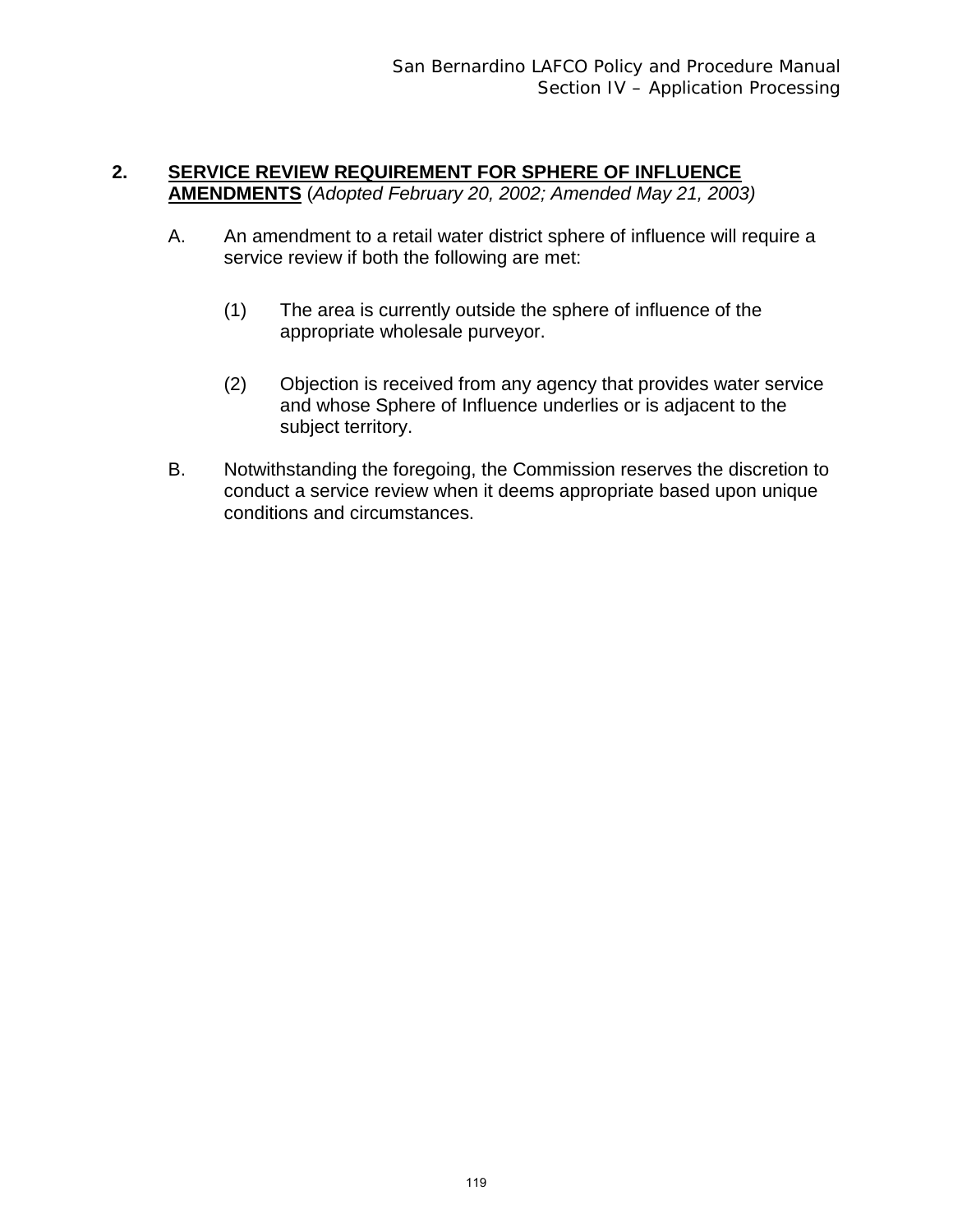# **CHAPTER 4: SPHERES OF INFLUENCE**

# **PURPOSE:**

Government Code Section 56425 requires that LAFCO establish spheres of influence for each city and special district under its purview within San Bernardino County. In addition Government Code Section 56425(g) requires that the Commission shall review, as necessary, and update an agency's sphere of influence every five years.

Government Code Section 56076 defines a sphere of influence as "a plan for the probable physical boundaries and service area of a local agency, as determined by the commission." It is an area within which a city or district may expand, over an undefined period of time, through the annexation process. In simple terms, a sphere of influence is a planning boundary within which a city or district is expected to grow into overtime. In those instances where a sphere of influence is drawn less than the jurisdictional boundary of the agency, it is the Commission's position that overtime a reorganization should take place to address a redistribution of service provision.

The purpose of a sphere of influence is to encourage the "logical and orderly development and coordination of local government agencies so as to advantageously provide for the present and future needs of the county and its communities."

The following enumerated items comprise the statement of purpose adopted by San Bernardino LAFCO for spheres of influence:

- 1. To promote orderly growth of communities, whether or not services are provided by a city or district (board governed or independently governed);
- 2. To promote coordination of cooperative planning efforts among the county, cities, special districts, and identifiable communities by encouraging compatibility in their respective general plans;
- 3. To guide timely changes in jurisdiction by approving annexations, reorganizations, etc., within a sphere of influence only when reasonable and feasible provision of adequate services is assured;
- 4. To encourage economical use and extension of facilities by assisting governmental agencies in planning the logical and economical extension of governmental facilities and services, thereby avoiding duplication of services;
- 5. To provide assistance to property owners in relating to the proper agency to comprehensively plan for the use of their property;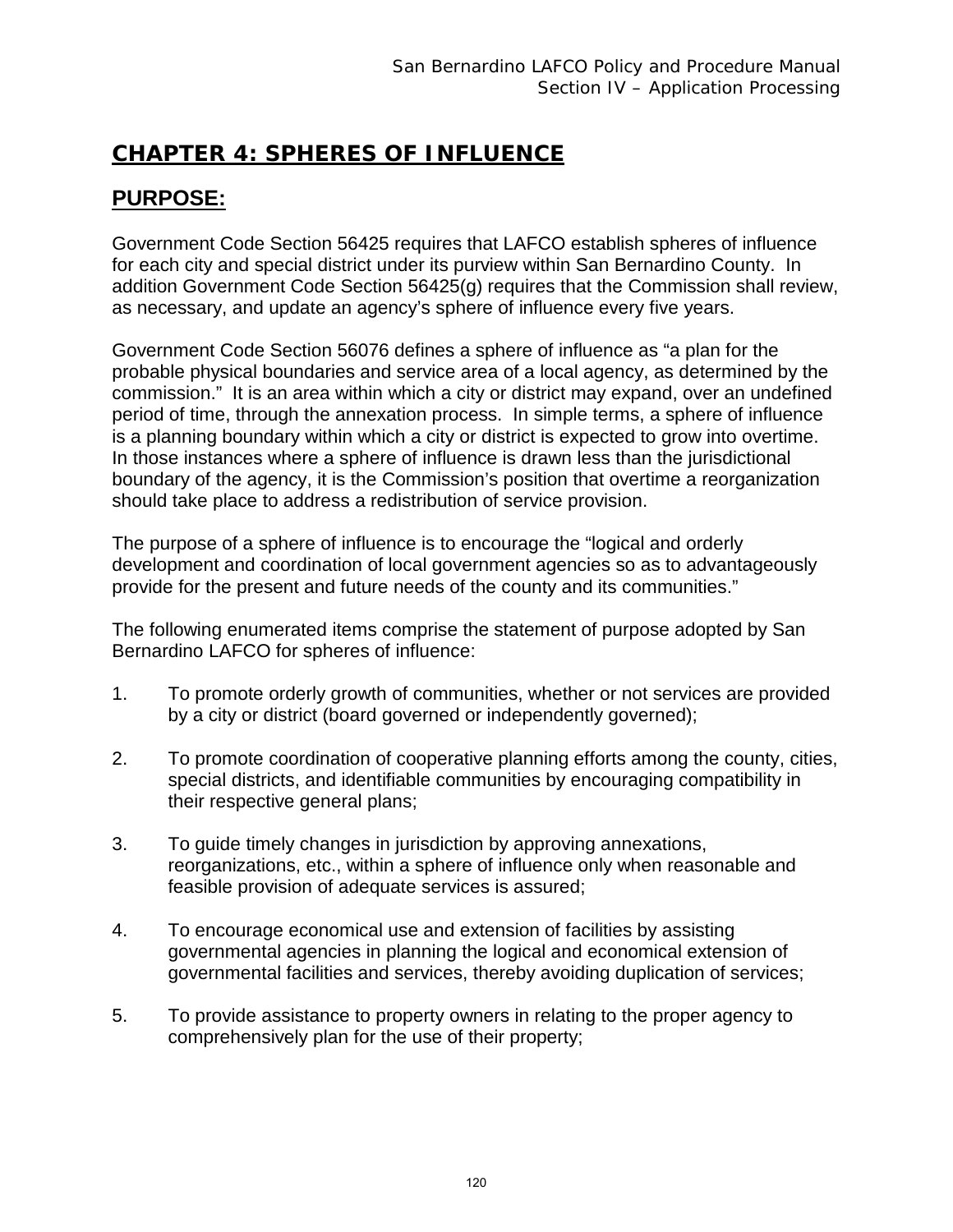- 6. To review, update, and/or change existing spheres of influence periodically to reflect planned, coordinated changes in factors which impact on spheres of influence; and
- 7. To encourage the establishment of urban-type services only within an adopted sphere of influence.

The Commission emphasizes that a sphere of influence is a planning tool and the establishment of a sphere of influence, or the inclusion of territory within a sphere of influence of an existing governmental entity, does not automatically mean that the area is being proposed for annexation or development.

1. Establishment of a Sphere:

As outlined under state law, the Commission is designated as the public body responsible for determining spheres of influence for each city and district within its jurisdiction.

As a function of incorporation and as outlined in Government Code Section 56426.5, the Commission must establish a sphere of influence for a newlyincorporated city or a newly formed special district within one year of its effective date. Usually within six months of the agency's effective date, the LAFCO staff notifies the city or district of the requirement pursuant to state law. The sphere proposal may be initiated by the Commission, the city council, special districts board of directors or the County Board of Supervisors, through adoption of a resolution of the governing body.

State law also stipulates that a sphere of influence will not be established or changed without specific review and study independent of any action before the Commission at the time. Public hearings are held to review sphere of influence proposals such as establishment, amendment, or in connection with any proposed annexation, which may or may not involve another agency's sphere of influence.

#### 2. Factors of Consideration:

As part of a sphere of influence review and as outlined in Government Code Section 56425(e), LAFCO is required to review five "factors of consideration" in connection with any sphere of influence proposal. The factors of consideration are as follows:

A. The present and planned land uses in the area, including agricultural and open-space lands;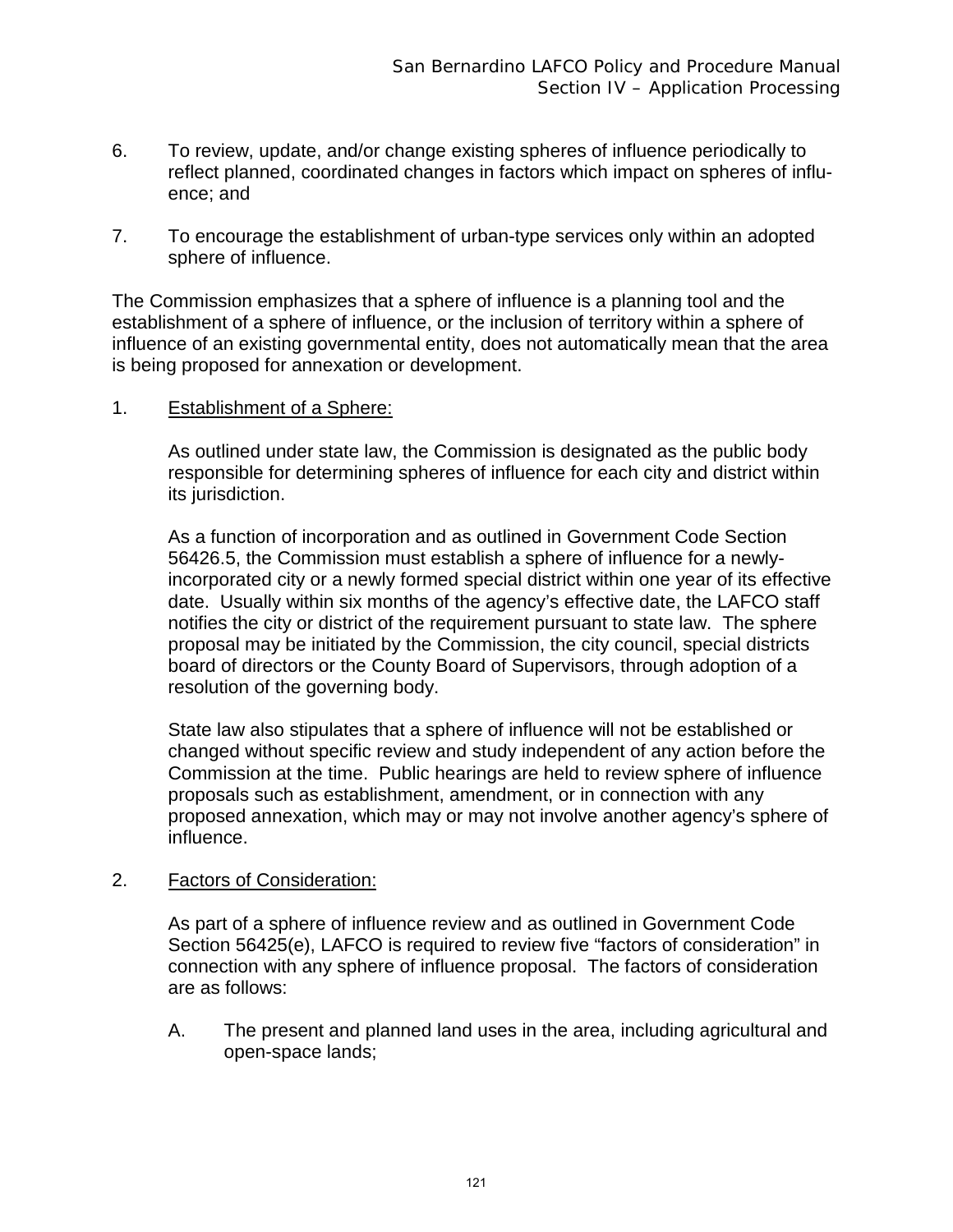- B. The present and probable need for public facilities and services in the study area;
- C. The present capacity of public facilities and adequacy of public services that the agency provides or is authorized to provide;
- D. The existence of any social or economic communities of interest in the area if the Commission determines that they are relevant to the agency; and
- E. For an update of a sphere of influence of a city or special district that provides public facilities or services related to sewers, municipal and industrial water, or structural fire protection, that occurs pursuant to subdivision (g) on or after July 1, 2012, the present and probable need for those public facilities and services of any disadvantaged unincorporated communities within the existing sphere of influence.

In these categories of review, a city or district must show that its planning activities can be beneficial to the area, and that the initiation of those activities is appropriate. None of the above factors by themselves shall be deemed to be a determining factor in the establishment or revision of a sphere of influence for a city, district, or community area, but shall be reviewed as part of the total project.

The factors of consideration noted above are addressed individually within the staff's report for each sphere of influence proposal.

## **POLICIES:**

### **1. CONCURRENT SPHERE REVIEWS**

The Commission may include additional agencies as part of its review of a sphere of influence proposal. In considering the sphere of influence of a community, the Commission will concurrently evaluate all agencies serving that community, and as a policy guideline, it will need to establish a single, coterminous sphere for all such agencies.

### **2. COMMUNITY-BY-COMMUNITY APPROACH**

The community-by-community approach is a guide used to establish spheres of influence. The idea was adopted by San Bernardino LAFCO prior to the mandate for spheres of influence, and includes the practice of looking at a total area, which could be considered a community, and defining its boundaries. This approach also considers the existence of inter-related economic, environmental, geographic, and social interests, and attempts to harmonize the conflicting plans and services of the various service entities. Under this approach, an attempt is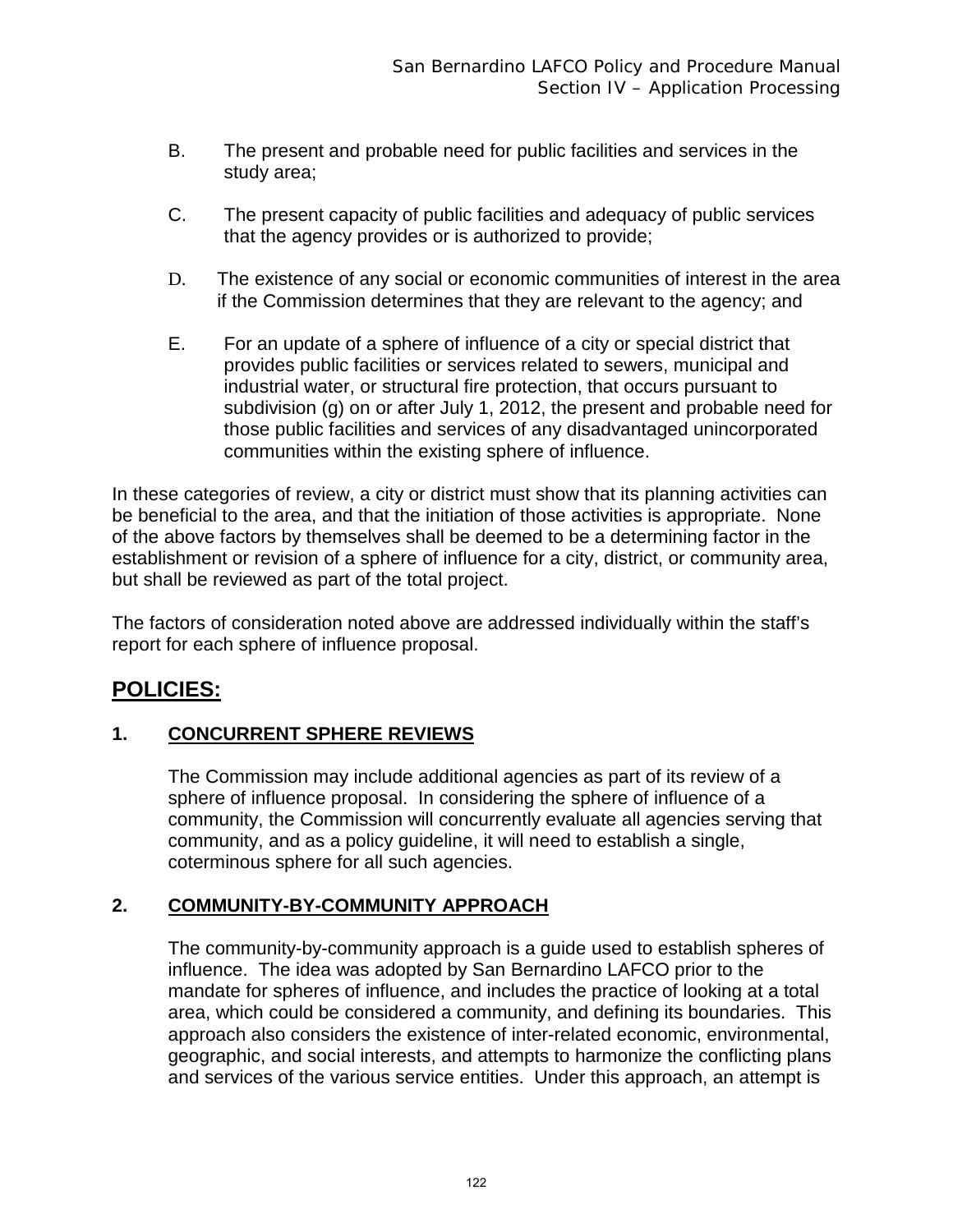made to keep the spheres of influence of the various service districts as nearly the same as possible.

#### **3. COTERMINOUS BOUNDARIES**

The Commission may establish a sphere of influence which is coterminous with existing city/district boundaries when it is not feasible for the public agency to expand beyond its present boundaries. However, as outlined in state law, a sphere of influence must be established for each city and district, regardless whether the sphere boundary is the same as the city or district boundary.

#### **4. ZERO SPHERE OF INFLUENCE**

The Commission may designate a "zero" sphere of influence indicating its position that a change of organization should take place assigning the entity's service obligations and responsibilities to another agency. Such future action could be either a consolidation or dissolution process.

### **5. EXCLUSION OF TERRITORY**

Under certain circumstances, a sphere of influence may exclude portions of the existing boundaries of a city or district. The Commission encourages reorganization and special studies in this situation to make final determination of which city or district should serve.

### **6. MODIFICATION OF A SPHERE REVIEW AREA**

During the review of a sphere of influence proposal, the Commission may modify the area of review by expanding or reducing the area of review. The expansion or reduction of a sphere can be for several reasons, such as to include areas that may be better served by a public agency, or exclude areas that may be better served by another public agency.

### **7. PERIODIC REVIEW/UPDATE OF A SPHERE**

As a function of its duties and responsibilities, LAFCO is required to periodically review and/or update spheres of influence. Government Code Section 56425(e) requires the Commission to review and update, if necessary, all spheres of influence for cities and special districts at least once every five years.

The periodic sphere review does not preclude a public agency (city or district), or an individual from initiating a sphere proposal. The purpose of the periodic sphere review plan is to keep abreast of changes occurring within the public agencies under the jurisdiction of LAFCO.